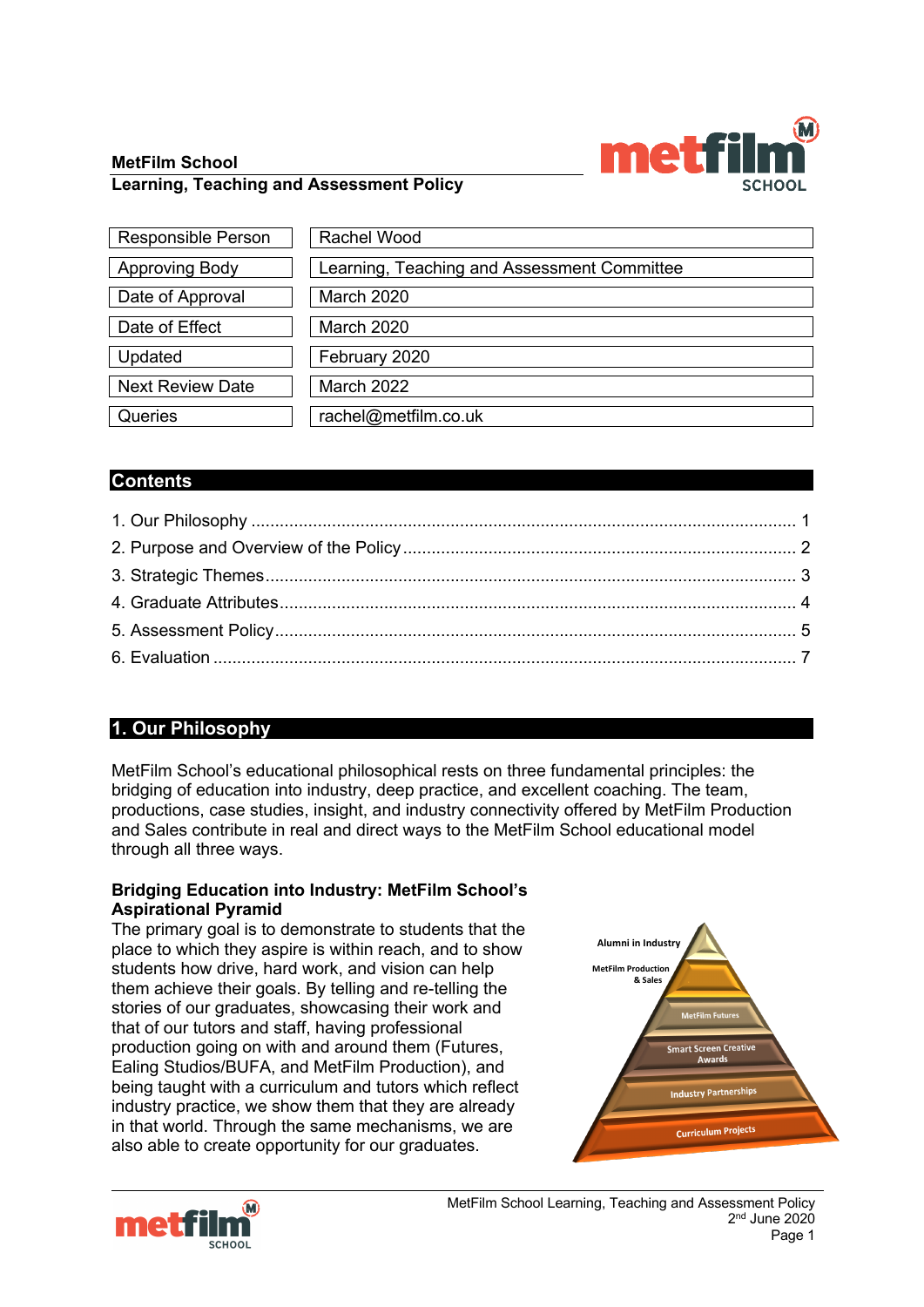#### **Deep Practice**

The best way to learn to make content is to make content. The best ways to learn to make content professionally is to make content in a professional environment. Our pedagogic model (action, reflection, access to further resources and skills, and further action) is designed to ensure that students build technical, creative and professional skills consistent with current industry practice. The ways in which we exist in industry listed above, together with the connections that our networks facilitate. ensure that practice is real and that students believe that it is so.



### **Excellent Coaching**

Students value the support and insight offered by our tutor body, who know their craft and art intimately and are inspired to teach, coach, and mentor. Aspirational guest speakers reinforce these messages.



# **2. Purpose and Overview of the Policy**

MetFilm School works in partnership with its accrediting body, the University of West London, to deliver a curriculum portfolio with qualifications available at undergraduate and postgraduate level. MetFilm School also delivers a range of non accredited courses. MetFilm School is responsible for maintaining the academic standards of its accredited programmes in relation to the UK Quality Code and the assessment regulations of our awarding body.

The Learning, Teaching and Assessment Policy aligns with the UK Quality Code for Higher Education and the Higher Education Academy (HEA) Professional Standards Framework (UKPSF). This alignment supports faculty in the professional development required to enable the highest quality student experience. The Learning, Teaching and Assessment Committee has responsibility for the implementation and monitoring of the Policy.

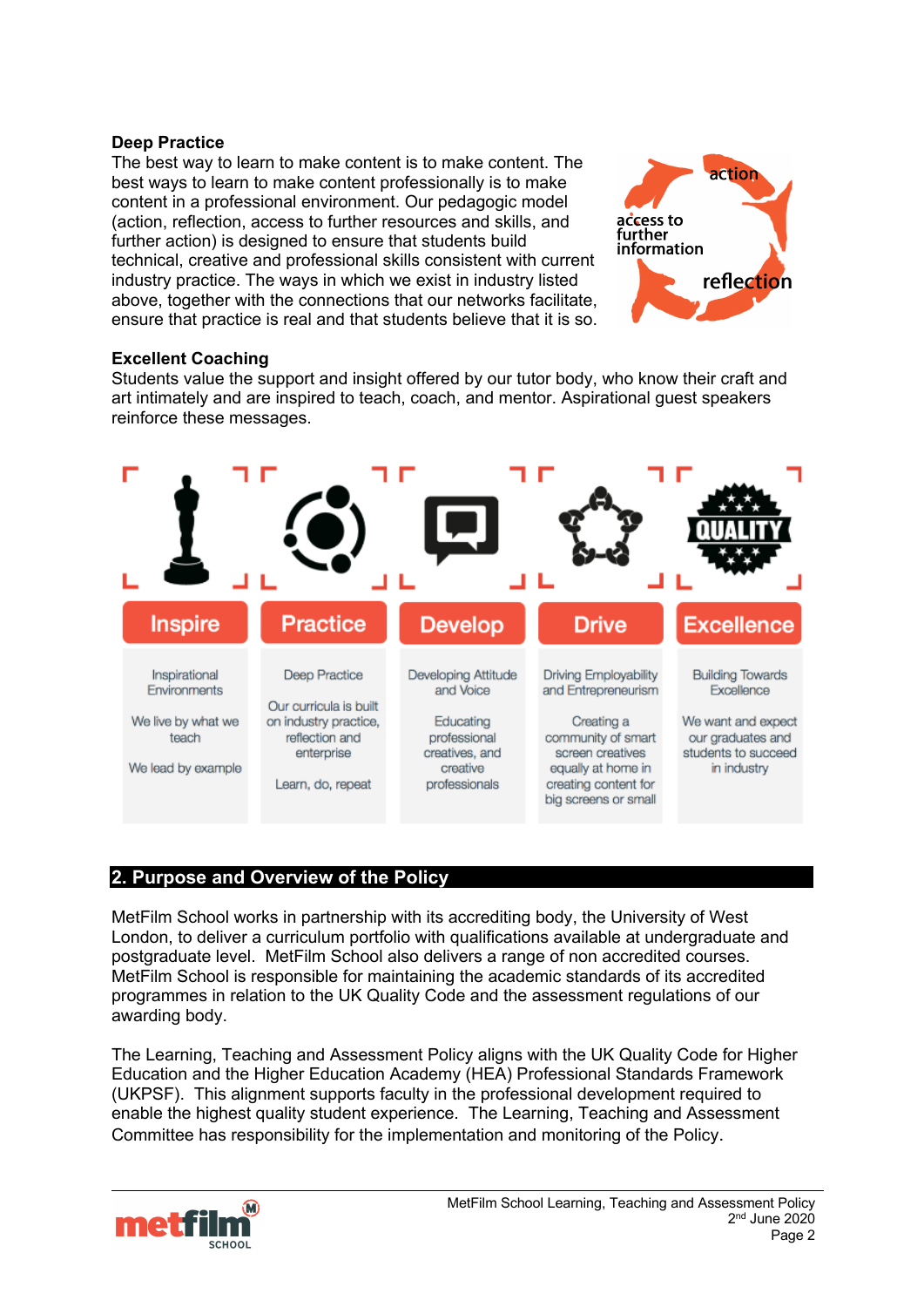# **3. Strategic Themes**

MetFilm's School's mission statement is supported by the *Strategic Themes* of the Learning Teaching and Assessment Policy which follow:

### **Increase Student Engagement**

- $\overline{\circ}$  Ensure that communication to students is clear and consistent
- $\circ$  Promote a variety of learning and teaching methods to reflect all types of student learners including active teaching
- $\circ$  Ensure that all assessment is fair, transparent, consistent and aligned with stated learning outcomes
- o Deliver timely and helpful feedback on student learning
- o Enhance formative assessment to support learning in the classroom
- o Raise the level and standard of student progression and achievement
- o Ensure students have fair access to learning, teaching and assessment

# **Continuously improve curricula:**

- $\circ$  Clear statements of course aims, access and progression routes, learning outcomes and learning activities that are designed to achieve those learning outcomes
- $\circ$  An internationally relevant curricula which ensures equality and diversity in its approach
- o Ensure that courses are current and reflect contemporary industry and research
- $\circ$  Provide resources appropriate to the intended learning outcomes on a fair and equitable basis
- o Enhance the relationship between practice and theory
- $\circ$  Evaluate curricula formally and informally with the aim of continuous improvement of student experience
- o Regular formal review within the governance structure

#### **Maintain high quality practice in learning and teaching;**

- $\overline{\circ}$  Promote an approach to assessment and feedback practice that enables effective student learning.
- $\circ$  Commit to innovation in learning and teaching including digital technologies
- o Ensure diversity and equality are present in all aspects of learning and teaching
- $\circ$  Provide and maintain resources and facilities to support learning and teaching
- $\circ$  Ensure information related to research and study skills is given to students
- $\circ$  Enable good teaching and assessment practice is shared across the School

#### **Professional Development of Staff**

- $\overline{\circ}$  Commit to the professional development of teaching staff in accordance with the UK Professional Standards Framework.
- $\circ$  Support tutors in achieving fellowship of the Higher Education Academy (HEA)
- o Encourage tutors to enrol on CPD, PGCE, and MA level programmes offered by the University of West London and other providers
- $\circ$  Continue to support tutors with training in all areas including induction, assessment, module leadership and mentoring
- o Carry out observation of learning and teaching in line with the MetFilm School's Peer Observation Policy
- $\circ$  Ensure that tutors can access and share information about current practices, relevant research and teaching strategies

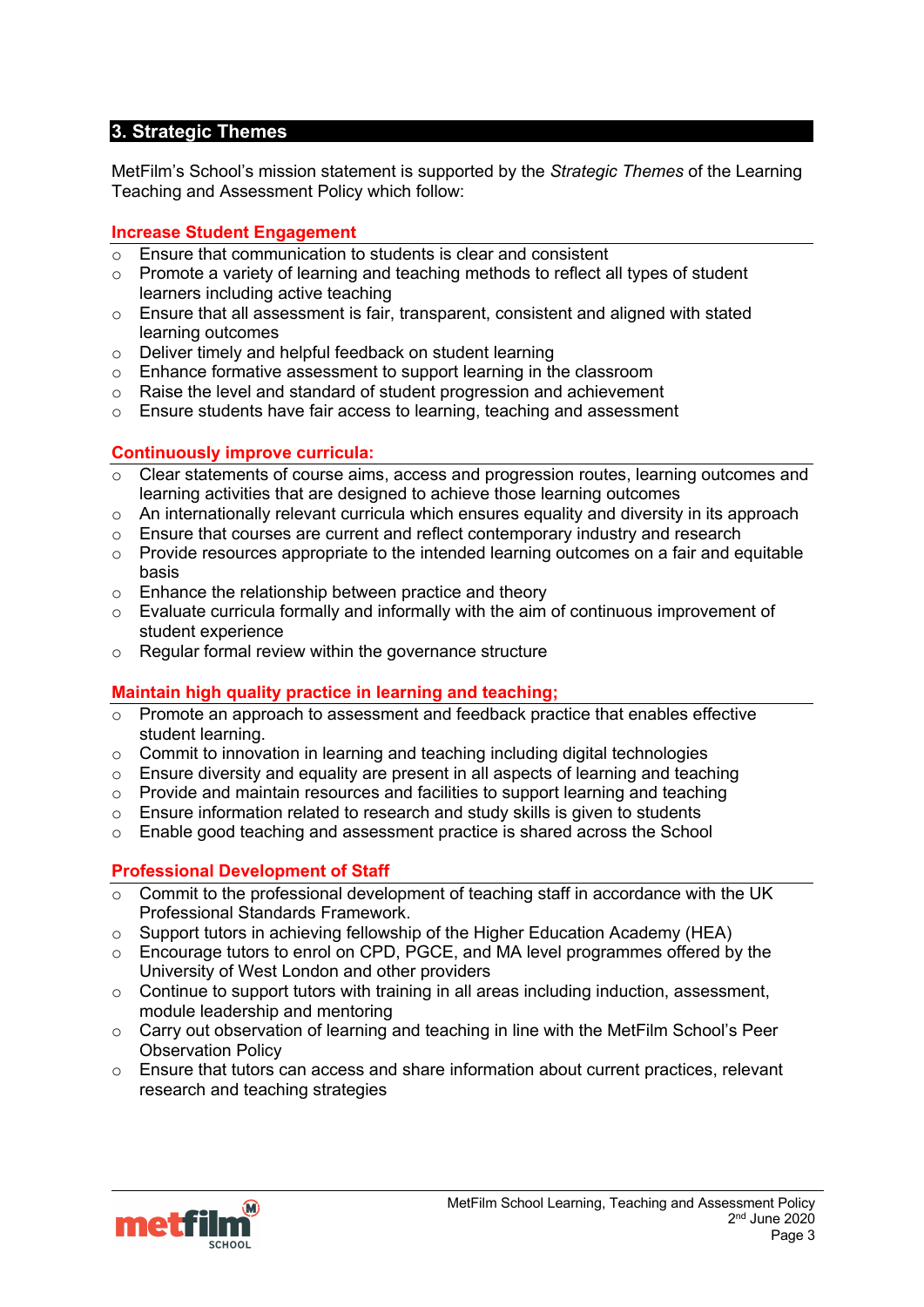### **4. Graduate Attributes**

The Learning, Teaching and Assessment Policy is designed to support our students in meeting the MetFilm School Graduate Attributes Grid:



#### **Industry Ready**

- $\overline{\circ}$  Industry practitioners as tutors
- o Curricula informed by industry
- o Real world, industry focussed assessment and projects
- o Dedicated careers support through MetFilm Futures.

#### **Creative**

- $\circ$  Innovative thinking
- o Integration of theory and practice
- $\circ$  Storytelling as the foundation

#### **Professional and Ethical Practice**

- $\circ$  Learning by doing
- o Embedding diversity in our tutor body
- o Industry professional practice in our curricula
- o Ethical practice in all areas of delivery

#### **Enterprising**

- o Students engaged in industry with internships and placements
- Industry partners on modules<br>○ Focus on employment-related
- Focus on employment-related outcomes and/or career development
- o Student representation through governance including Screen Enterprise Group, Course Committees and Learning, Teaching and Assessment Committe

# **Adaptable**

- o Ability to reflective
- o Flexible thinking
- o Experiencing failure
- o Scaffolding of skills

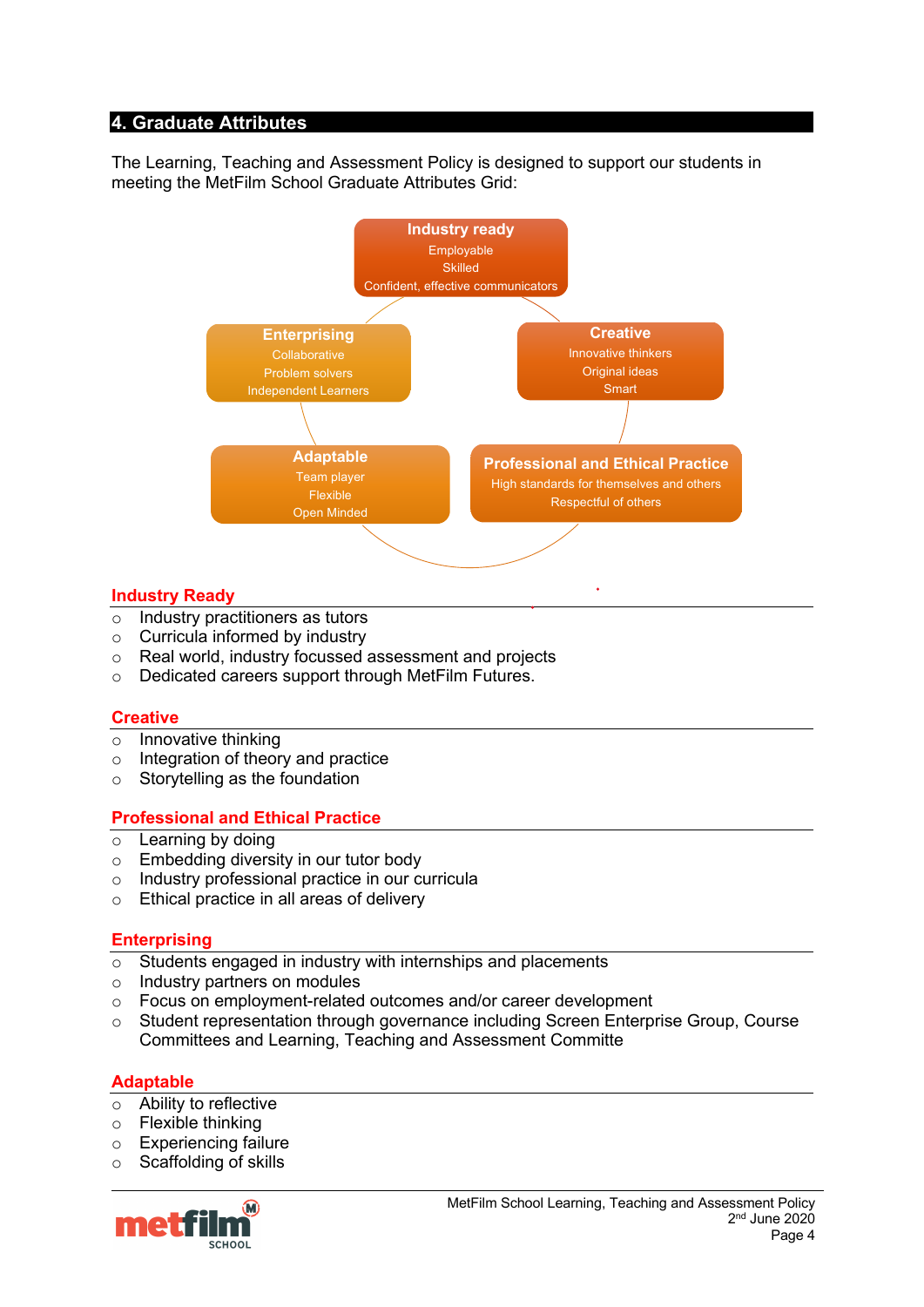### **5. Assessment Policy**

Assessment is a fundamental part of the teaching and learning process within the accredited courses and assessment is constructively aligned alongside the programme learning outcomes. The assessment strategy on the accredited courses reflects our pedagogic approach by placing emphasis on the whole learning cycle, as outlined by Kolb's model of experiential learning (1984). In order to ensure that the entire learning cycle of concrete experience, reflective observation, abstract conceptualisation and active experimentation is represented, module assignments assess students on a range of preparation, production and evaluative skills.

The purpose of this policy is to ensure assessment is used to develop students' learning and to ensure consistency across all accredited courses. This policy is guided by University of West London's own regulations around assessment and some areas such as academic offences will defer entirely to UWL's academic regulations and appeals processes.

### **Key Principles**

- $\circ$  Ensure that all assessment is fair, transparent, consistent and aligned with stated learning outcomes and through the consistent application of criteria.
- o Deliver timely and helpful feedback on student learning
- o Assessment should be integral to student learning and fit for purpose.
- $\circ$  The outcomes derived from assessment should be verifiable and refer to clearly published criteria.
- $\circ$  Assessment judgements should be moderated in accordance with this Policy and ratified at Assessment Boards, and students should receive timely feedback.
- $\circ$  There should be effective mechanisms for students to lodge appeals against process.

# **Expectations**

The following expectations are intended to ensure consistency and the enactment of the principles listed above;

#### **Assessment Design**

- $\circ$  All assessments should be designed to enable students to demonstrate the intended programme and module learning outcomes.
- $\circ$  Formative and summative assessments are fully integrated to the learning process.
- o Students are provided with regular feedback to enable them to reflect on their learning and further development.
- o The format of assessments are designed to enable participation by all students.
- $\circ$  A range of assessment types are used to enable the diverse abilities of students to be developed and demonstrated, taking into account differences in learning styles.
- $\circ$  The amount of assessment required is commensurate with the needs and learning outcomes of the module/programme.

#### **Assessment Map**

- o An annual calendar of all assessments is published which includes details of formative and summative assessments in each programme, including deadlines. This should include the mode of assessment.
- $\circ$  Assessments are reasonably distributed across the programme to minimise the 'bunching' of deadlines.
- $\circ$  Information about module assessments is published in the Module Study Guide available on the virtual learning environment. This information includes the assignment topic, weighting, submission and feedback return dates.

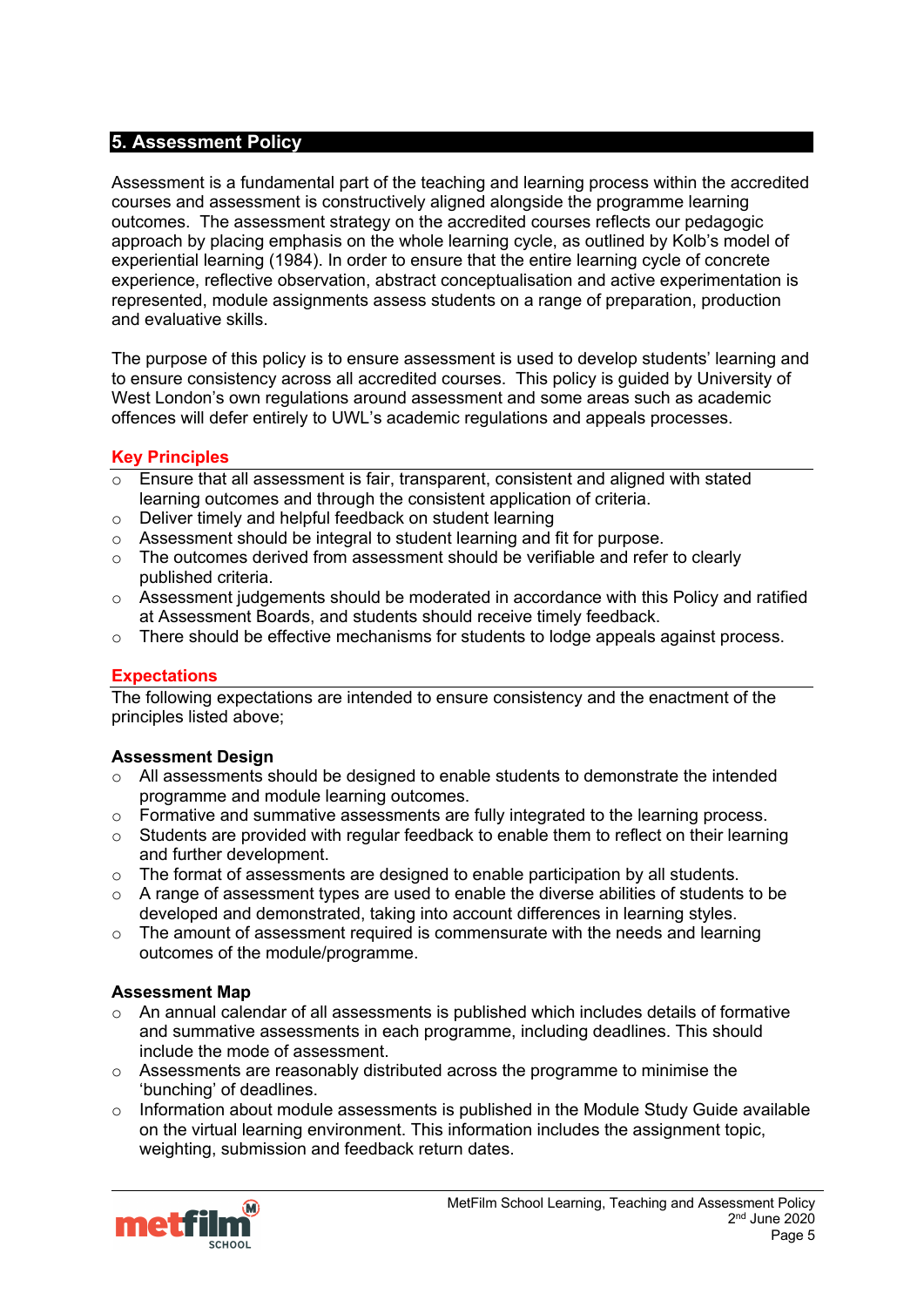# **Submission and Marking of Work**

- $\overline{\circ}$  The VLE is used for written work submissions. Such submissions should be made in electronic format and students will receive an electronic receipt to acknowledge the submission.
- $\circ$  Students are treated consistently for the late submission of work as determined by the University of West London regulations.
- $\circ$  Students will not be penalised for the late submission of work if there is a technical failure in the mechanism for submission (eg the VLE). If necessary, an alternative method of submission will be made available and/or a new deadline set.

### **Feedback**

- $\circ$  Marked work with feedback will be returned no later than 15 working days after the submission deadline, for work that was submitted on time.
- o Once internal moderation has taken place, the agreed indicative marks will be provided to students. This should be completed within the 15 working day turnaround period.
- $\circ$  Where there are unforeseen circumstances that mean an extension to the 15 working days is unavoidable, a new return date needs to be agreed with the and communicated to students as soon as possible.

# **Feedback Quality**

- $\overline{\circ}$  Marks and feedback are communicated to students preferably via the VLE or another appropriate mechanism.
- $\circ$  There will be a single pro forma marksheet report for each assessment type to ensure:
	- § Consistency in the presentation and detail of written feedback
	- Consistency between modules within the same programme
	- That feedback provides an explanation of mark awarded with reference to learning outcomes and the marking criteria
	- That feedback includes comments regarding areas of strength, areas needing improvement and recommended actions to improve academic performance.

# **Moderation and Second Marking**

- o All work is second marked or moderated.
- $\circ$  Moderation processes are documented and evidence of this is made available to external examiners.
- o MFS utilises two different types of moderation. Double marking is where the second marker does not normally see the first marker's marks and comments. Second marking differs in that the marker sees the marks and comments of the first marker. The method to be used for moderation of an assessment will be agreed by the relevant Course Leader/Committee.
- $\circ$  The minimum sample for moderation is 20% and should include assessments from all sites where the module is delivered. It will normally include the assessment(s) marked highest and lowest overall, any problematic assessments (eg where there has been disagreement between first and second markers) and a sample of failed assessments.
- $\circ$  External moderation must also be undertaken by an external examiner in accordance with the requirements set out in the UWL External Examiner Contract.
- $\circ$  Students are provided with an agreed indicative mark once moderation has taken place.

# **Academic Offences**

Reference will be made in student handbooks to the various academic offences defined by the University West London and the associated penalties.